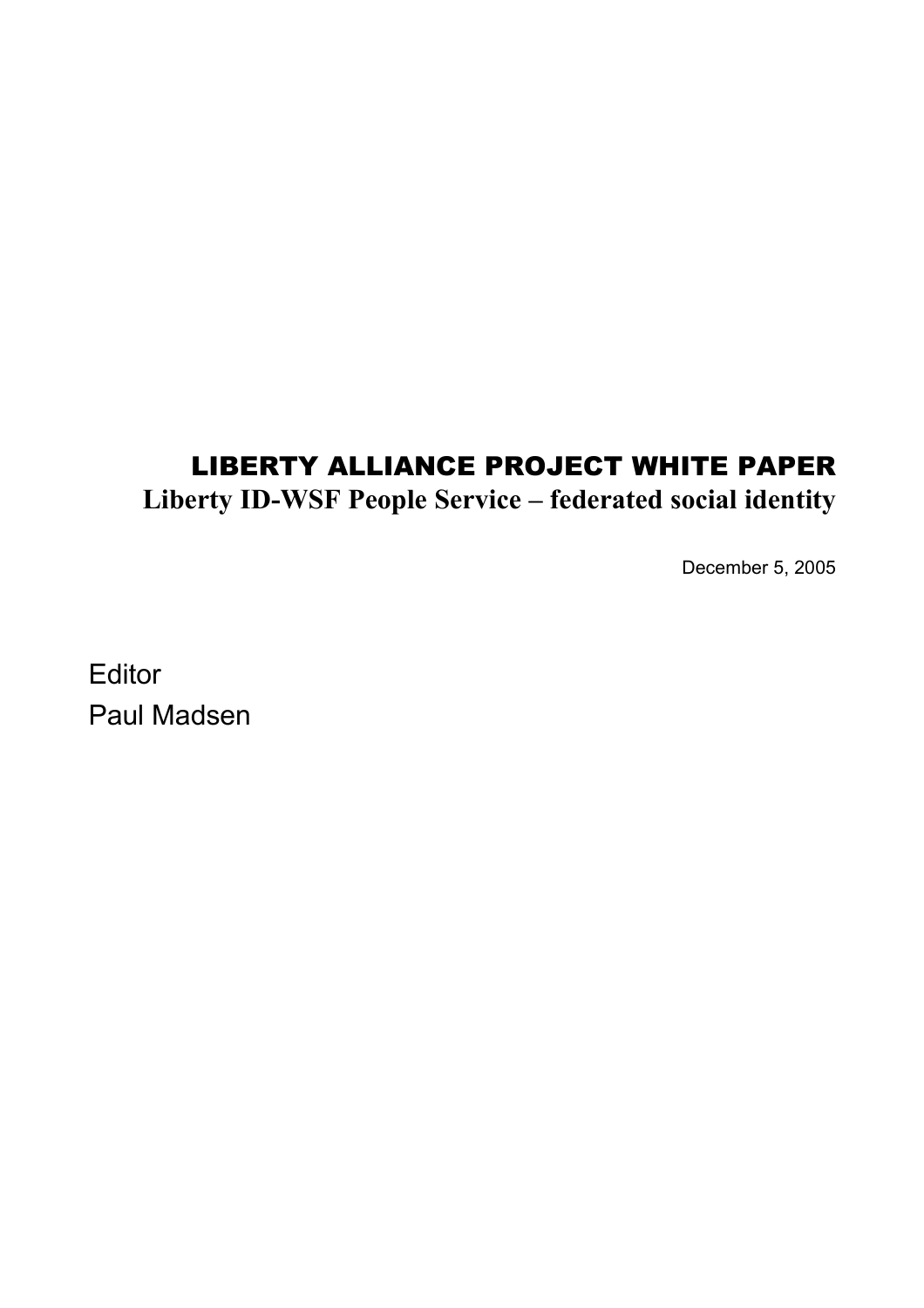# *Introduction*

In today's online world, the oft-repeated saying 'it's not what you know, it's who you know' is very apt. More and more, the 'who you know' matters. Applications are evolving appropriately. The first generation of online transactions/interactions were single-user, eg. online banking, travel booking, shopping etc - they allowed that user to access their resources at different providers. More and more however, our online interactions involve others than just ourselves. People want to use the net with other people. For instance

- the plethora of social network sites where a user can track and leverage their social network, ie. those people who they 'know' directly or indirectly through some other, for personal or business gain.
- 'Purchase Circles' on Amazon where focussed best seller lists are compiled based on some defined criteria, e.g. What people from a specific zipcode or company are buying.
- Instant Messaging lists of friends/buddies
- Contact Book software to keep your friends/colleagues informed when your details change after a move etc
- Sites where people are connected by shared interest, (e.g. in music or books) or some other criteria, (e.g. location, license plate numbers!)
- Social search engines give precedence to hits if 'recommended' by those in your social network (weighted by their proximity).

Whether it is communication, commerce, sharing, self-expression, or collaboration being enabled - all these interactions build on a social layer that connects individuals to others. Unfortunately, the current situation is that each of these applications generally builds its own view of a given individual's complete social network. This can result in duplication and undesirable management burden on those individuals, forced to maintain these multiple views. For instance, I can use one of the YASN (Yet Another Social Network) sites to track and grow my business network, use an integrated client with multiple buddy lists for IM, listen to a streaming music service, the channels to which I listen based partly on the preferences expressed by other users I specify, and can designate particular friends who can view my pics at my online photo storage.

Even ignoring the different interfaces and mechanics of the processes by which I build up my social network within each application, there is duplication and redundancy. For instance, I IM with various colleagues who are also part of the social network I maintain at my YASN yet I must maintain these connections in both applications. Additionally, any value extracted from one view of my complete network is non-transferable to another. For instance, if, through my YASN, I discover a potential contact, any relationship I establish with him/her through the YASN will not be automatically captured in my IM client.

Sometimes such separation between different aspects of your life is appropriate. Many people will want to keep work and family (and the different social networks for each) separate and compartmentalized. However, others may not, either for simplicity or because of the potential advantages of hooking together the networks. Fundamentally, such separation should be the individual's choice and not enforced by technological limitations.

The diagram below represents the current situation of 'social silos' – as compared to a future integrated social platform on which the different applications build.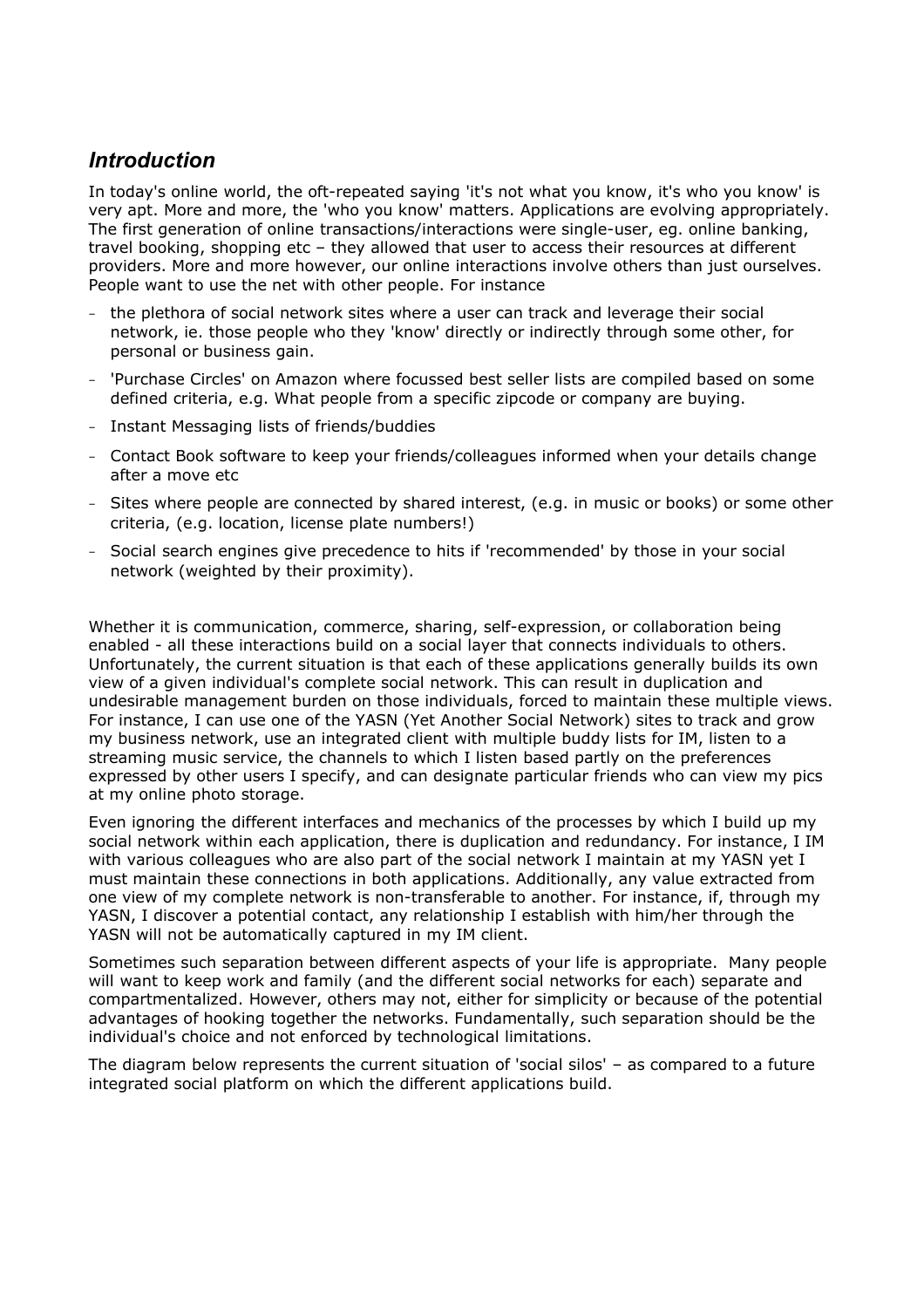

The different applications (e.g. Bookmarks, blogging, photo sharing, IM) all plug into a common social layer for the relevant user.

These connections can be explicit (e.g. your friends, family, and collaeagues) or implicit (e.g. everybody who shares your passion for baroque flugelhorn music) and either direct or indirect (e.g. measured by the number of hops from yourself).

Many interesting interactions will involve those individuals who are both explicit and direct. For instance, you may wish to share your online photos with your family, or you may need to determine the network presence of your colleagues.

Enabling such direct interactions between users and their circle of friends is straightforward when both maintain an account at the same provider. On many online photo sites for instance, I can share my photos with others but only once they have established an account at the same provider. If the first user already knows the account name of the other, all that need happen is for that name to be supplied. If they don't know it, they might search existing accounts or, if necessary, have an invite sent to their friend encouraging them to create an account.

While this model is advantageous for boosting the number of account holders at the photo site, there are two significant implications:

- 1) both users must maintain or establish accounts at the same provider. Typically, the result of this requirement is that the friend being invited to interact (e.g. View vacation photos, etc) is forced to create an account (with associated logins and passwords to remember ) at a provider where they might not otherwise choose to do so.
- 2) if some connection between two friends is established in the context of the photo site, it can't be leveraged in some other context (e.g. Calendar sharing) unless that provider happens to host both services.

Enabling such cross-user interactions such that the above two implications are addressed is the goal of the Liberty Alliance's People Service. The People Service provides a flexible, privacy respecting framework by which one user can manage/track the people they know - typically but not exclusively in order to assign them certain privileges for accessing certain resources owned by the first user. Providers query/manipulate this information through standard web service interfaces.

Before discussing the model and components of the People Service, we present a typical scenario in order to derive key requirements of the People Service functionality.

## *Scenario*

Alice maintains her photos at photos.example.com. Upon returning from a vacation in the Caribean, she uploads her latest photos to her online store, creating a new album called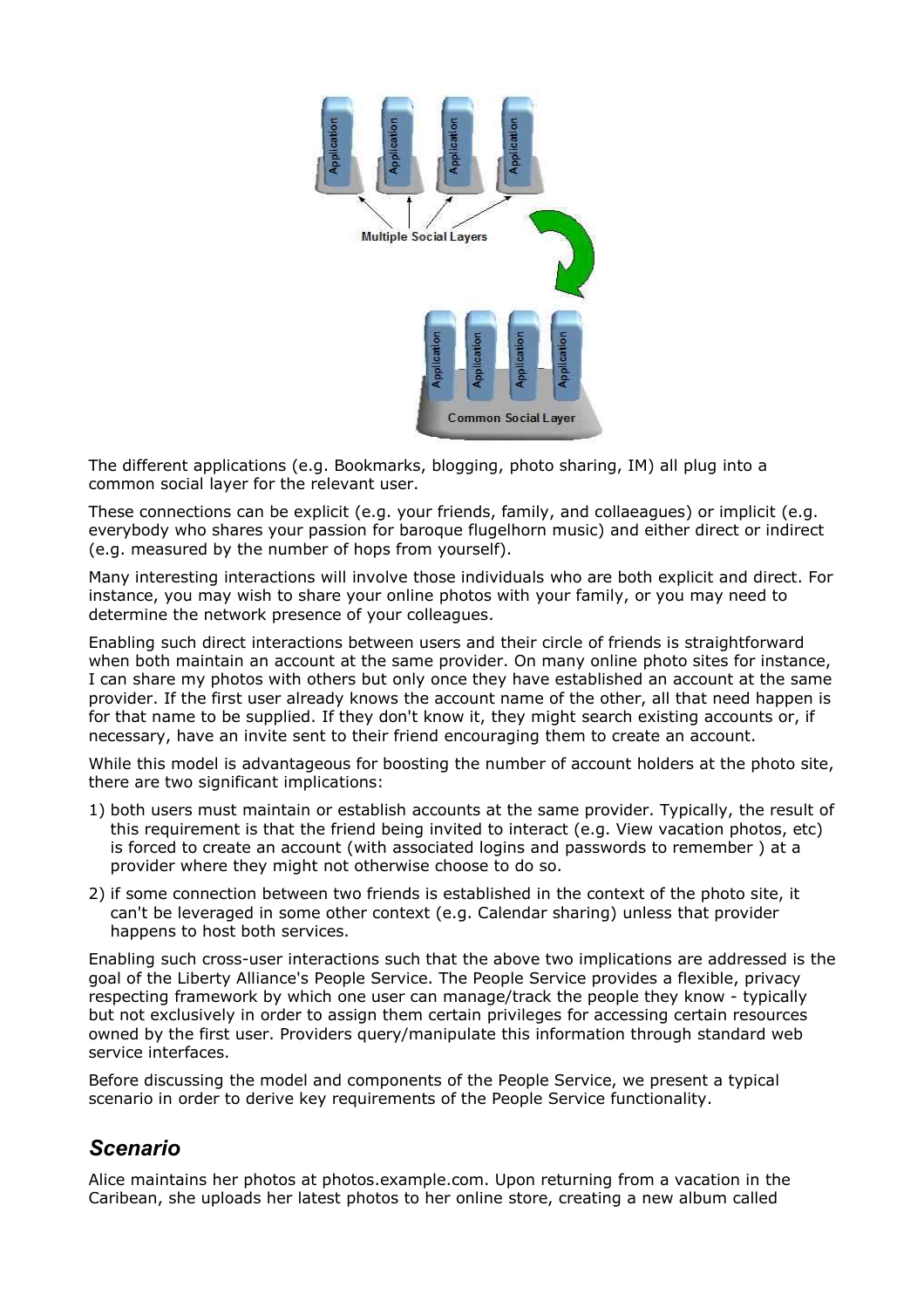'Vacation Pics'.

Having previously been forced to sit through 3 hours of photos from her friend Bob's recent Grand Canyon vacation, Alice wants to return the favour and share her own pictures with Bob.

Any system to enable Alice sharing her photos with Bob will be constrained by the following preferences Alice and Bob have.

- 1. Alice does not want Bob to see all her other photos, just those within the 'Vacation pics' album.
- 2. Bob does not have an account at photos.example.com and does not wish to create one (not even for the chance of seeing Alice's inumerable blurry sunset shots).
- 3. While Alice knows Bob's email, she knows/expects that Bob does not want this shared with photos.example.com.
- 4. Alice expects that, in the future, she will likely grant Bob access to other of her online resources (.e.g. allow Bob to be informed of her online presence or allow his online contact book to automatically sync changes to Alice's contact info). Consequently, she wants to be able to record the fact of her 'connection' with Bob such that it can be leveraged in the future.

# *Requirements*

From the above scenario, we extract the following requirements:

**1) A resource owner must be able to assign permissions for their resources in a controlled and granular manner.**

While Alice could simply have given her account name and password at photos.example.com to Bob, doing so would give Bob complete access to all of Alice's photos, and not just those in the 'Vacation Pics' album whch she wishes to share. Although no system based soley on passwords can prevent such sharing, it should not depend on it.

#### **2) It must not be necessary for the user to whom permissions are being granted to establish a credentialled (i.e. with an account name and password) account at the service provider maintaining that resource.**

IF Bob were to be encouraged to create an account at photos.examples.com, then the relevant permissions could be set against this new local account. The cost for Bob however would be yet another account for him to remember. The corollary for this requirement is that it must be possible for Bob to reuse an existing account held at some other provider in order to authenticated to the service provider.

#### **3) It must be possible for the user to whom permissions are being granted to be notified of this fact without their contact info (e.g. email address, phone number) being disclosed to additional parties.**

Alice does not provide Bob's email to photos.example.com and ask that Bob be notified of his ability to see the photos. Rather, Alice requests that photos.example.com create an invitation for Bob that Alice will send herself. The first option may be acceptable in some scenarios or for some users, it shouldn't however be the only supported mechanism.

#### **4) Once a user has been granted permissions for resources maintained at one provider, it should be possible (but not required) for any subsequent invitation from other providers to leverage the 'connection' that was established.**

After Bob acknowledges the invitation to view Alice's photos, it should be posible for Bob to allow the relationship (the fact of it but not its nature) between himself and Alice to be recorded so that the process of responding to subsequent invitations to access other of Alice's resources can be streamlined.

# *Solution Components*

The requirements that were derived in the previous section have driven the definition of the People Service. We present here the different components and how they can meet these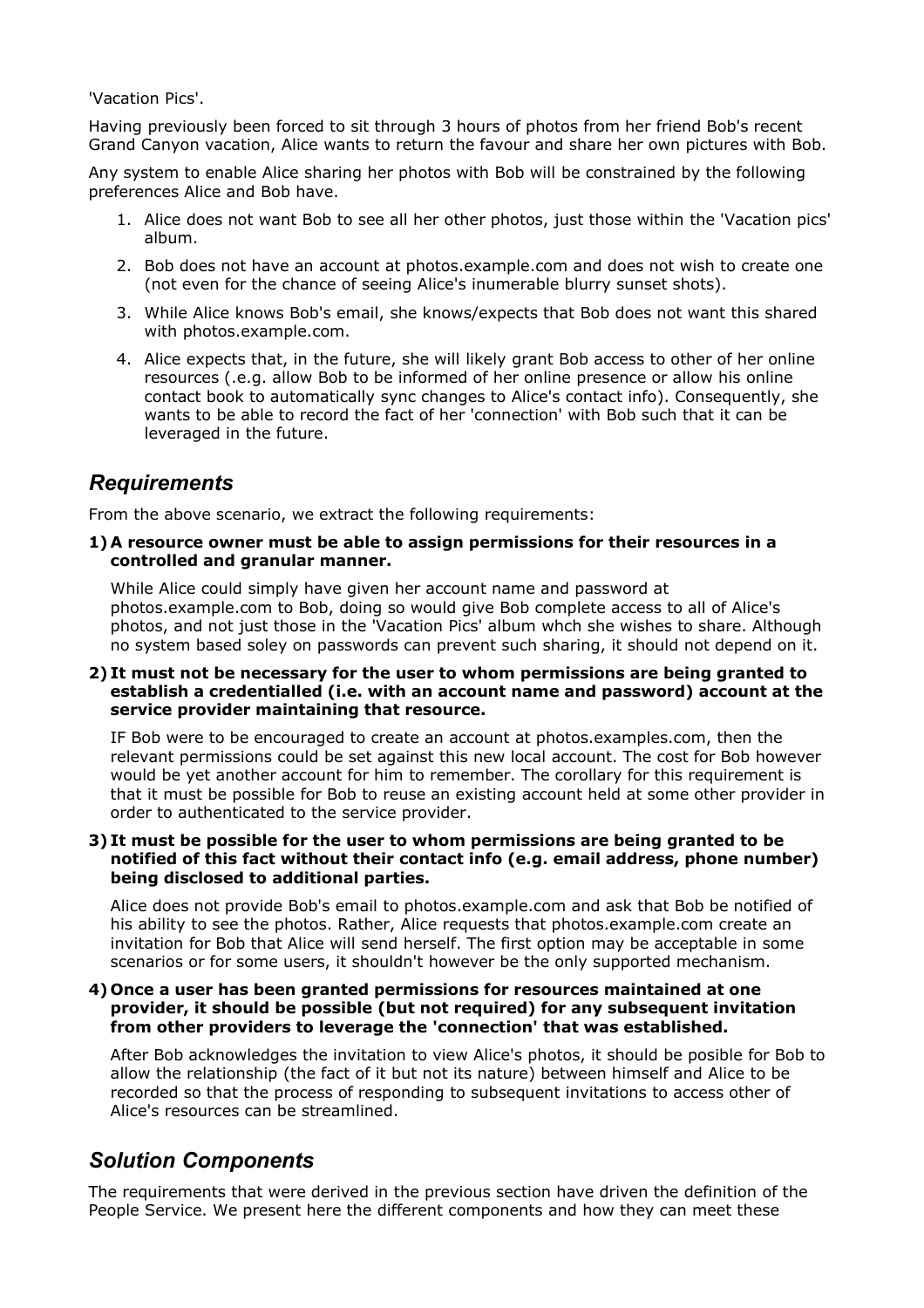requirements.

### **People Service**

A Liberty ID-WSF People Service (PS) provides SOAP-based interfaces into the list of other individuals with which a user wishes to enable some online interaction. Service providers interested in enabling such interactions can leverage this list rather than maintaining such information locally.

The PS allows a provider to query the list of members, add a new member, and delete an existing member (all of which assuming appropriate authorizations exist etc). A people service provider also allows users to categorize the members of their people service list into *groups*.

The following XML represents a SOAP request in which an SP is asking that a new group called 'Work Friends' be created.

```
<AddCollectionRequest>
    <Object>
        <DisplayName>Work Friends</DisplayName>
    </Object>
</AddCollectionRequest>
```
Once the above group had been created, individuals (as well as other groups) could be added to it as children.

#### **Invitations**

Invitations refer to a message communicated to a user indicating that another user wishes to interact with them online in some manner (e.g. allow the invited user to view some online resource, include the invited user in some grouping, etc).

Invitations are created by an provider on behalf of the inviting user and then communicated to the invited user - either by the inviting user or by that provider (if it is somehow able to determine an appropriate address to send the invitation to).

Invitations serve two purposes:

- 1. Inform the invited user of the details and potential implications of the desired inteeraction being enabled and obtain their consent.
- 2. Open communication with the invited user with the goal of federating them with their appropriate identity provider.

Invitations may contain a URL to which the invited user will respond to the SP. At this URL they will be able to obtain more information about the invitation, provide any necessary consent, and initiate any requried federations between their identity provider and other providers. If it happens that the invited user already has an account at that provider and are willing to use it, then the provider can simply assign appropriate privileges against that login name.

Alternatively, the invitation may contain a URL which, when presented by the invited user to their identity provider (likely by copy-and-pasting into some form) , will enable the establishment of the necessary federations, albeit from the 'other end'. This alternative invitation model will guard against the possibility of users being phished through imitation invites with embedded URLs.

#### **Identity Federations**

Whether or not the resource is theirs or that of a friend, if a user is to be able to reuse an existing account at some identity provider in order to access a resource maintained at some different service provider, the two providers must be able to agree on some identifier for that user. Once this agreement is in place, the user will, after authenticating to the identity provider, be able to navigate to the service provider and be granted appropriate permissions based on this shared identifier. This is often described as Single SignOn (SS0) – the user signs in once (at the identity provider) and is then, based on this authentication, able to be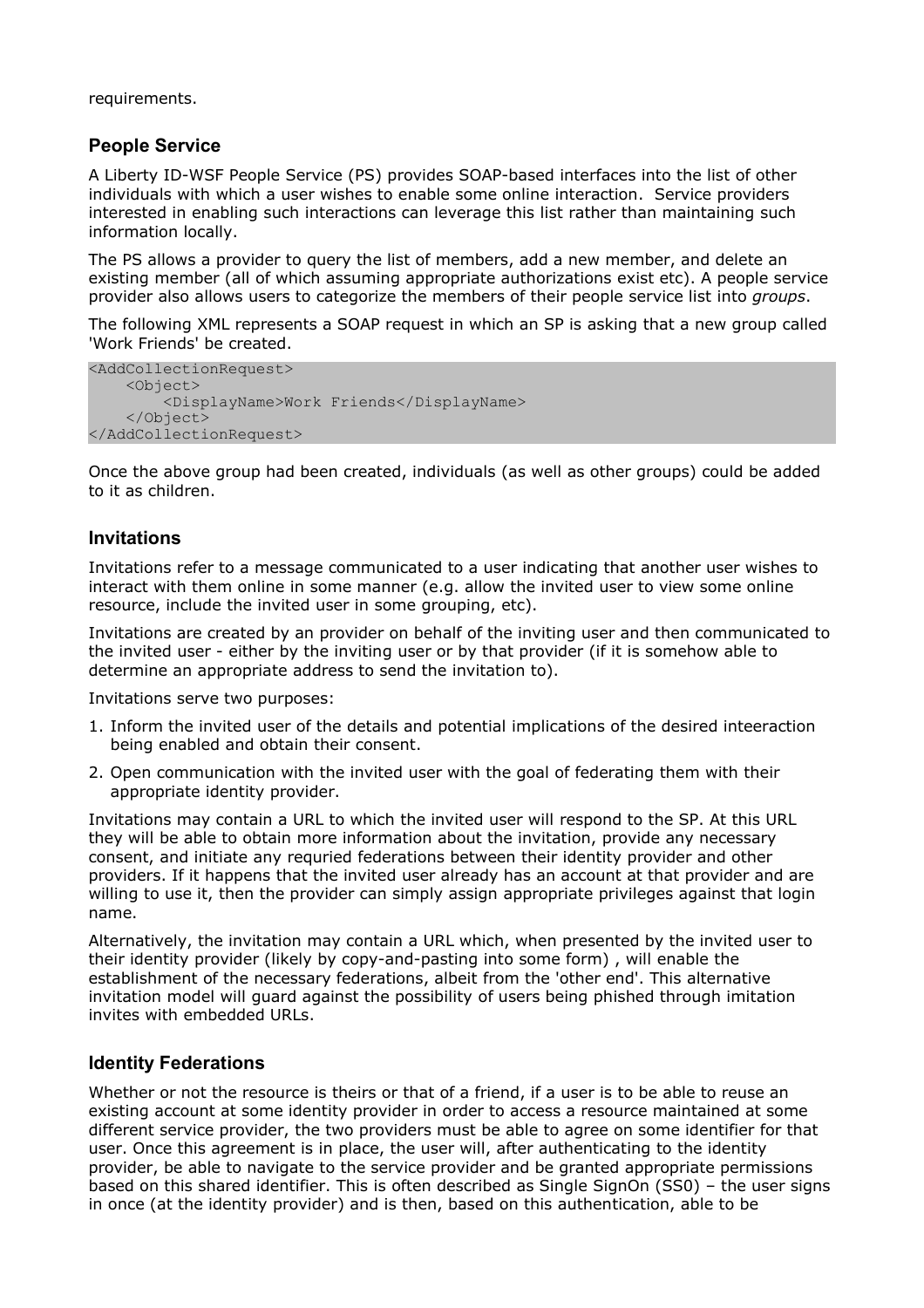recognized at the service provider and be granted appropriate permissions. Liberty's protocols allow two providers to establish a shared identifier for a user (sometimes referred to as *federating* that user) between themselves.

By suppporting the identity provider of the invited user ebing able to federate that user with the service provider, this model ensures that that user can reuse their identity provider account and not be required to create and maintain a new account at the service provider.

### **Identity Mapping**

If a particular user is a member of another's PS list, the implication is that the first user has been federated between their own identity provider and the second user's PS provider.

This allows these two providers to 'talk' about the relevant user. But, the people service provider itself will not be involved in any interesting interaction between this user and that whose people service list they belong to, any real interaction (e.g. Photo sharing, presence, contact book syncing, geolocation determination, etc) will be between some appropriate service provider and the user's identity provider.

Consequently, the people service provider has important roles to play both in facilitating the establishment of, and/or performing appropriate mappings, for the federated identifiers that exist between identity providers and the various service providers. For instance, when a user indicates to a 'Find a Friend' service that they wish some existing member of their people service list to be allowed to see their current geophysical location, the people service provider can facilitate the process by determining if the relevant user has already been federated with the 'Find a Friend' service, and if so, return the relevant identifier so that permissions can be assigned against it.

#### **Groups**

Often, the individuals that are added to a user's people service list will share some common characteristic such that it will be simpler if they treated and managed collectively as a group rather than separately. For instance, a user may set access control permissions for her online calendar as 'Let all members of my soccer team view my weekend entries' rather than defining separate rules for each member of the team. Or, a user may ask a party planning service to send an invitation for a Christmas party to 'everybody labelled as a work friend'.

Groups will provide significant value by allowing a user to assign access rights to a number of friends/colleagues in a single step. For instance, a user will be able to indicate to a service provider, 'Allow all members of my 'Work Friends' group' to have right access to my Work Calendar'. Subsequently, when some user tries to access the 'Work Calendar', the hosting service provider will ask the appropriate people service 'Is this user a member of the 'Work Friends' group. The answer will determine whether or not the access is granted or not. The alternative would be to assign this privilege individually, and then update it appropriately as group membership changes.

People service groups are similar to email client software distribution lists and contact book lists. The key difference is that an entry in a people service is not a static set of data, but rather a representation of a dynamic connection between the two users, manifested in a federated identifier established between the people service provider and appropriate identity provider.

# *Scenario Revisited*

With the components of the people service model presented, we can reexamine the photo sharing scenario in a PS-enabled world. Many of the user interactions for Alice and Bob will be the same as in a non

- 1. Alice goes to photos.example.com site and indicates she wants to share a photo with a friend.
- 2. photos.example.com discovers the location of Alice's PS (through standard Liberty mechanisms) and, once determined, sends a query there for the members of Alice's list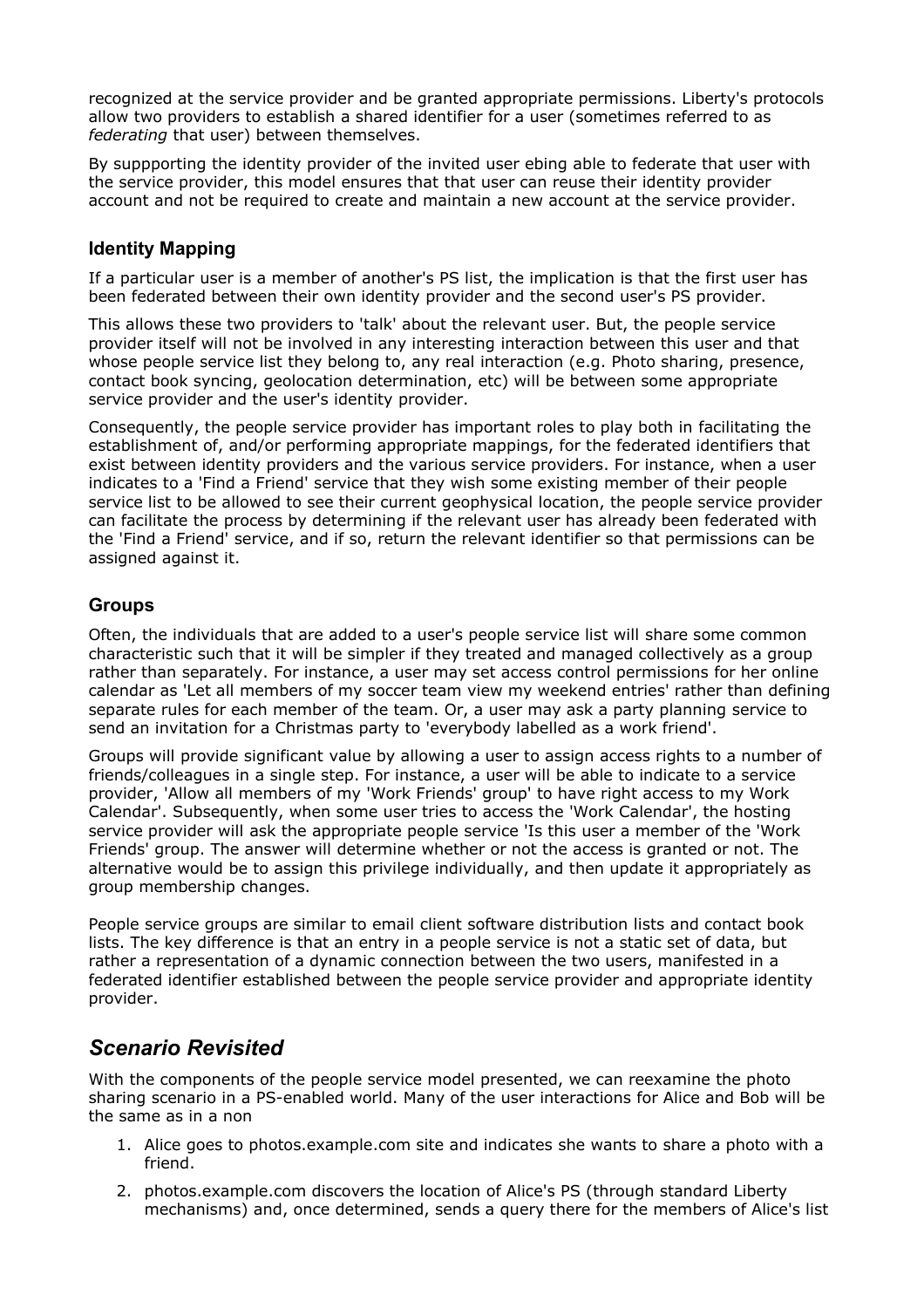of friends.

- 3. After determining that photos.example.com is authorized to act on Alice's behalf, Alices's PS returns the list of members to photos.example.com which displays the list to Alice.
- 4. As this list is composed of individuals with whom Alice has previously established an online connection, and this is the first time she has reached out to Bob, he is not in the list. Alice asks photos.example.com to request that 'Bob' be added to her list. photos.example.com sends the appropriate request to Alice's PS for Bob to be added.
- 5. Alice's PS returns a URL to which Bob should be directed if and when he responds to the (upcoming) invitation.
- 6. photos.example.com creates an invitation for Bob indicating Alice's desire to share her photos. This invite is made available to Alice (e.g. (in an HTML page for copying) so that she can communicate it directly to Bob. Alice emails the invite message to Bob. Alternatively, photos.example.com could have sent the invited directly if Alice had provided Bob's email.
- 7. Bob clicks on the URL within the invite message and is taken to photos.example.com where he can get more information about the nature of the invitation. If he consents to proceeding, and to allowing Alice to record the connection between them, he is directed to the URL Alice's PS previously supplied.
- 8. Alice's PS asks Bob if he would like to establish a linkage with an account he maintains at some other identity provider. If Bob consents (and assuming that the necessary business relationship exists), Alice's PS and Bob's identity provider establish this linkage (in the lingo, they *federate* Bob).
- 9. Alice's PS can now ask Bob's identity provider for a identifier that photos.example.com could use for Bob. Bob's identity provider generates such an identifier, encrypts it so that Alice's PS can't see it, and returns to Alice's PS.
- 10. Alice's PS delivers this encrypted identifier for Bob to photos.example.com which, after decrypting, assigns appropriate privileges to this new identifier.
- 11. The next time Bob accesses photos.example.com (by first signing on at his identity provider), photos.example.com will recognize him as somebody to Alice has assigned specific permissions, and he will be able to view the relevant photos.

# *Comparison to Other Social Initiatives*

#### **FOAF**

Friend of a Friend (FOAF) is an activity of the Semantic Web. FOAF is a standard by which individuals can describe themselves, the things they do, and the people they 'know'. You create one or more FOAF files on your Web server and share the URLs so software can use the information inside the file.

Individuals maintain their FOAF files 'close' to themselves and, at least currently, must have a certain familiarity with web technology. At least currently, the FOAF file is typically created by hand in a text editor or generated from a tool (web-based typically) and then uploaded to a URL at which it can be discovered and parsed.

There is nothing inherent in the FOAF model that would prevent the details of these steps from being hidden from non-technical users. So, we could imagine FOAF-providers hosting FOAF files on behalf of users (and hiding the XML syntax from them).

## **YASNs**

In Social Networks, individuals delegate the storage of their social relationships to a specialized provider. The provider maintains a similar set of relations between the various users who have accounts at that provider (likely as database tables rather than XML. Interestingly, more and more of the YASNs are adopting FOAF as an import/export format.)